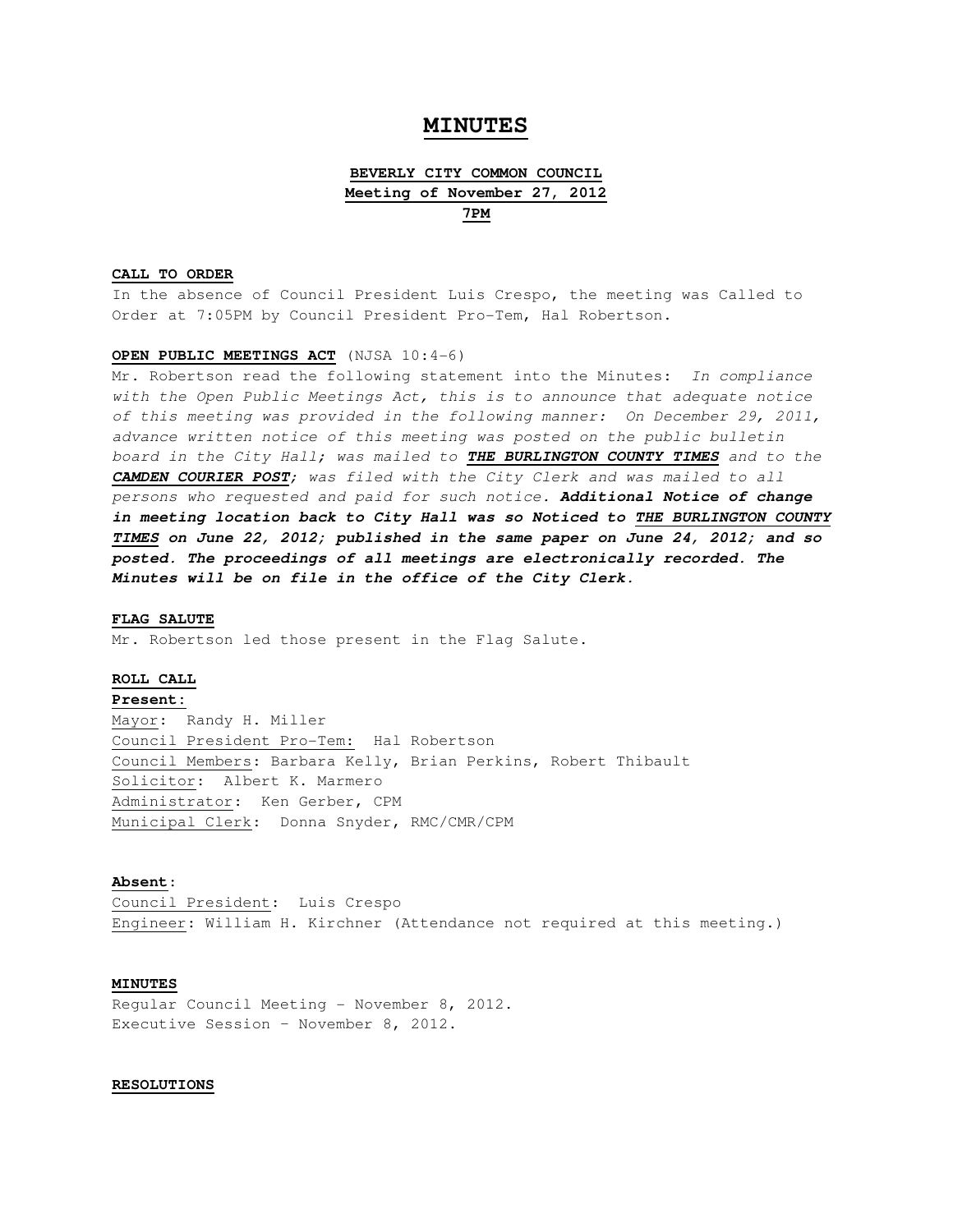# **RESOLUTION 2012-263**

A Resolution authorizing the Beverly City CFO to make Budget transfers within the 2012 General Fund, covering balances overspent in certain line items as shown.

### **RESOLUTION 2012-264**

 A Resolution refunding overpaid taxes in the amount of \$885.64 on Block 1277/Lot 6.03.

# **RESOLUTION 2012-264**

 A Resolution authorizing payback for 40 hours of prior accumulated Vacation Time to Officer Justin Zeuner, in the total amount of \$1,308.80 (\$32.72/hr. x 40hrs.), as provided for in the Beverly City Employee Handbook and the current Beverly City Police Contract. This payment is made with Certification of Funds by the Beverly City CFO.

# **BILLS LIST**

November 27, 2012 Bills List for review and approval.

#### **NEW BUSINESS**

# **OLD BUSINE**SS

Designated Disabled Parking Space for 511 Warren (corner Locust/Warren), per Resolution 2012-264, approved conditionally at Council's November 8, 2012 meeting.

### **CORRESPONDENCE**

The Correspondence will be read by Mayor Miller and processed/filed accordingly in the office of the Municipal Clerk.

- ~ NJDEP Certificate of Environmental Stewardship to Beverly City.
- ~ General Code Return of executed Agreement for Recodification.
- ~ BURLCOJIF/MEL Elected Officials Training Schedule.
- ~ NJLM Orientation for the Newly Elected, Re-elected, or Experienced.
- ~ NJLM Executive Leadership Training for Mayors and Council Presidents.

 $\sim$  Comcast - Effective January 1, 2013 new prices for certain video services and equipment.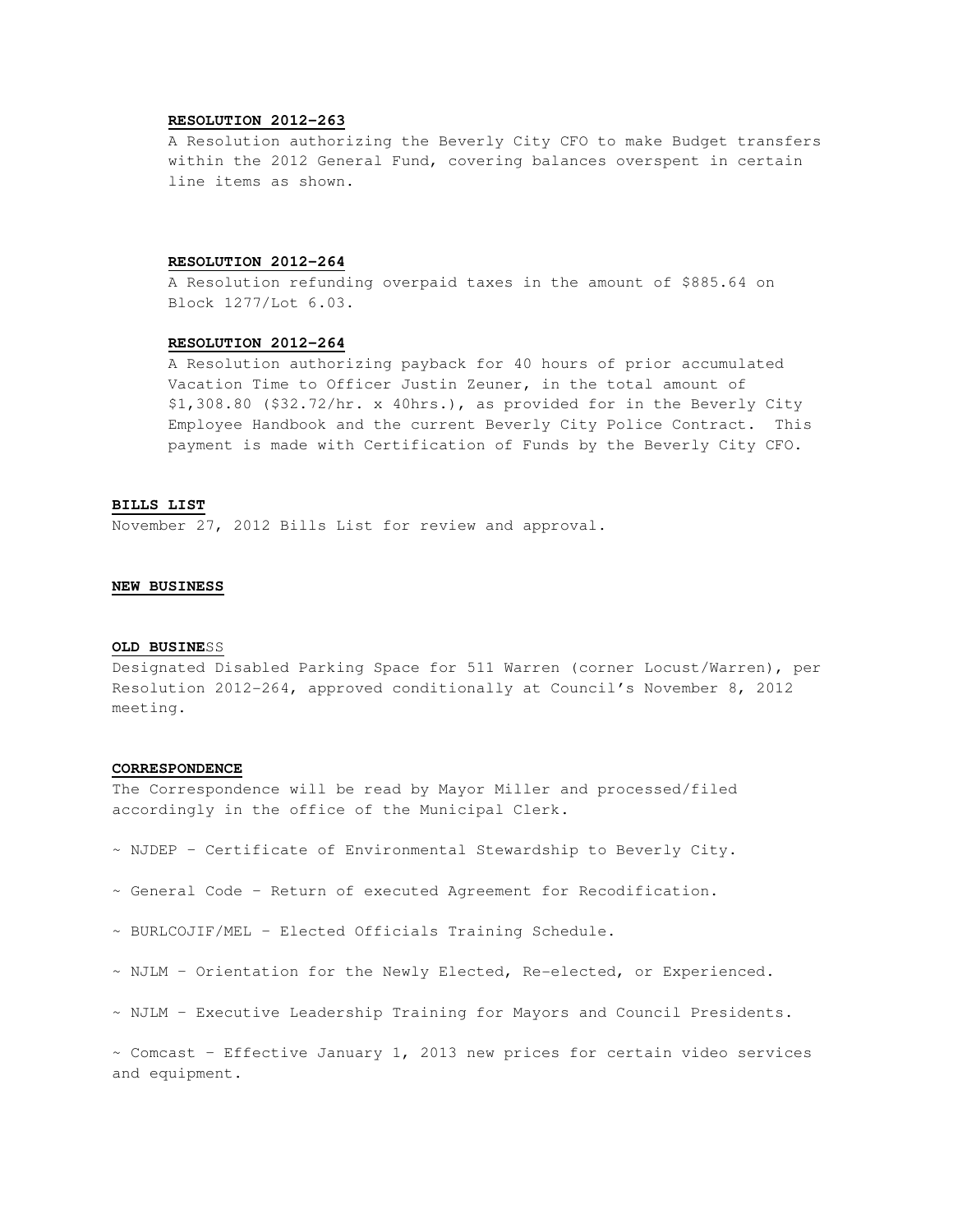~ Triad Associates – November 2012 Newsletter.

~ NJLM – Affordable Housing, COAH Trust Funds Legislative Alert.

3

~ Summit Risk Services – Third Party Administrator re legal liability on current issues.

~ Powers Kirn – Notice re foreclosure action on a certain Beverly City property.

~ Burlington County Clean Communities – Recycling/Clean Communities Workshops scheduled through the remainder of this year.

# **COMMENTS/REPORTS**

# **ADMINISTRATOR**

### **SOLICITOR**

**ENGINEER** – Attendance not required at this meeting.

#### **COUNCIL MEMBERS**

**CLERK**

# **PUBLIC COMMENT**

This portion of the meeting provides the public with an opportunity to ask questions of City Council concerning the City, or to address questions to the Administrator/Director of Public Safety. **Please state you name and address for the record.** 

### **EXECUTIVE SESSION**

Resolution 2012-

A Resolution of the Common Council of the City of Beverly to hold Executive Session in accordance with the Open Public Meetings Act, P.L. 1975, Chapter 231, permitting the exclusion of the Public from a meeting in certain circumstances which the Governing Body deem now exist: Discussion to be had on Personnel, Litigation, and Contractual matters.

**ACTION AFTER EXECUTIVE SESSION:** YES\_\_\_\_ (See below) NO\_\_\_\_